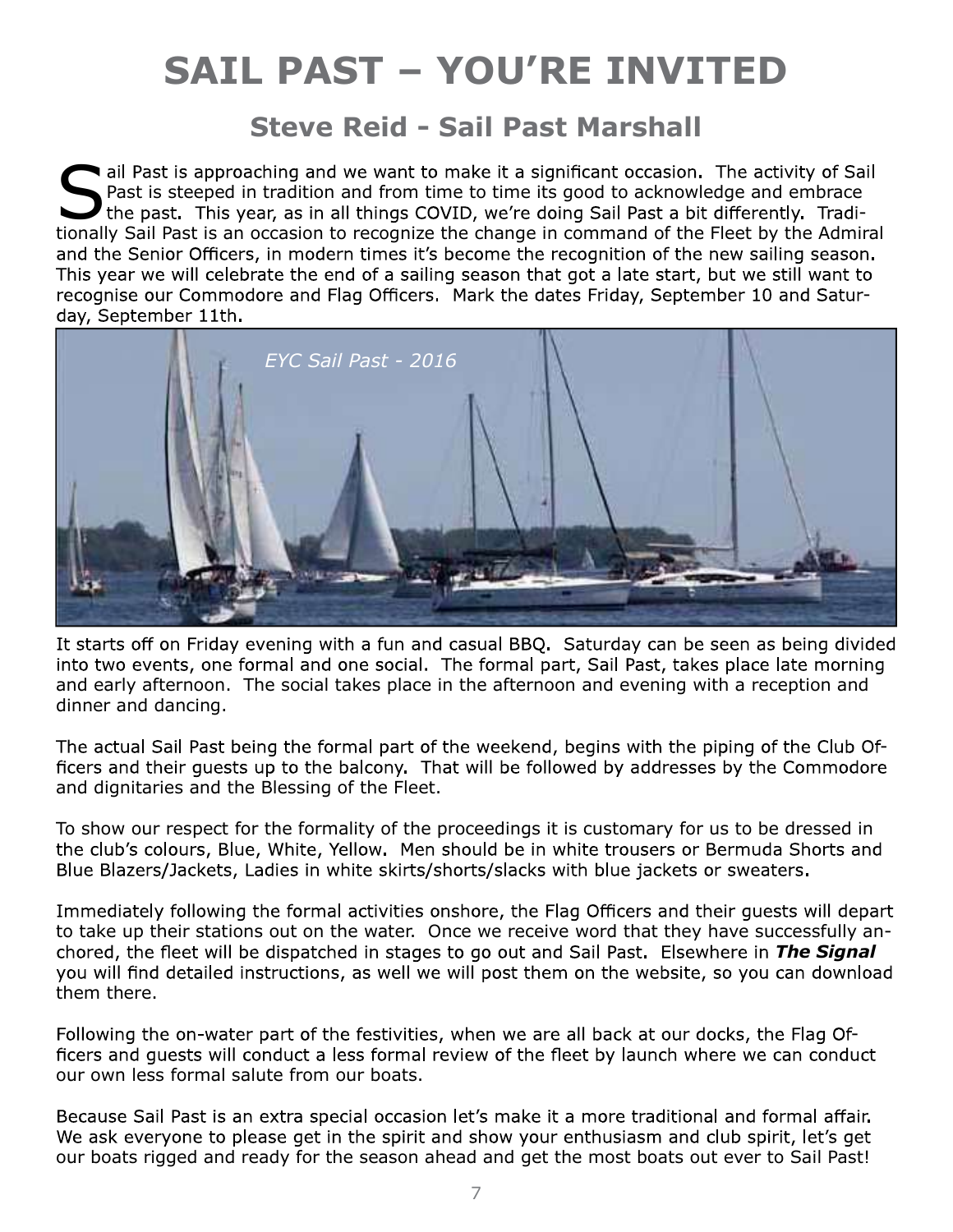## Etobicoke Yacht Club Sail Past 2021 Instructions and Guidelines

#### Everything you need to know…

To participate in our 2021 Sail Past on September 11th, the biggest club event of the year. All members are urged to take part in this fun and traditional event.

#### Dress for the day...

Blazer and white or grey slacks/shorts are appropriate. Club colours (Blue, White, and Yellow) are always acceptable. This is the formal part of the weekend. You can change into more comfortable or theme specific attire after the actual Sail Past.

#### The ceremony on the lawn...

Be sure to assemble on the lawn before 11:00 AM on Saturday, September 11th. The best view is between the gazebo, the clubhouse and the docks so get there early.

At 11:00 hours, the Commodore, Vice Commodore, Past Commodore, Rear Commodore, Directors, and distinguished quests will be piped to the clubhouse balcony. The Commodore and Flag Officers and Dignitaries will be piped up to the Balcony where the Commodore will introduce the guests and address the members.

#### The skippers' meeting follows the ceremony...

Following the ceremonies there will be a Skippers' Meeting, conducted by the Sail Past Review Marshall, to announce the Sail Past procedure, the fleet groupings, the fleet captains and the fleet flag to follow. Details can be found below.

#### When to leave the dock...

The Sail Past Review Marshall will use VHF radio channel 8 to announce when each fleet should leave the dock, see agenda below. Please monitor channel 8 for the announcement and refrain from transmitting on channel 8 during this period. Your fleet will form up in the basin. Follow your fleet captain (single file) out to the Sail Past course.

#### Safety, Etiquette and Pointers...

- The basin would be impossibly crowded if everyone left the dock at the same time so listen on VHF 8 for your appropriate time.
- Refer to the attached Fleet Order for your appropriate departure time.
- Know your fleet captain's boat and flag
- Watch for traffic as you back out of your slip.
- Be courteous to others and slow down, especially between the main slips.
- Above all, do not rush. There is no award for being first. If you miss your fleet simply  $\overline{a}$ merge into the next one.

#### Where to find the Commodore 'V' formation on the lake...

The Commodore's fleet will anchor near race mark #1 and form an inverted 'V' with the Commodore at the head of the 'V', the Vice Commodore on the Starboard and the Past Commodore on the Port. The Charles McKeon will be anchored approximately 300 feet to leeward of the 'V' formation. The approximate location of the mark is 43° 36.475 N, 079° 27.977 W. No other boats should anchor near this formation.

#### Following your Fleet Leader through the course.

Fleet leaders will lead boats in a single file towards mark  $#1$ , starting approximately  $\frac{1}{4}$  mile to windward of the Commodore's formation. The goal is for all boats to start on a starboard down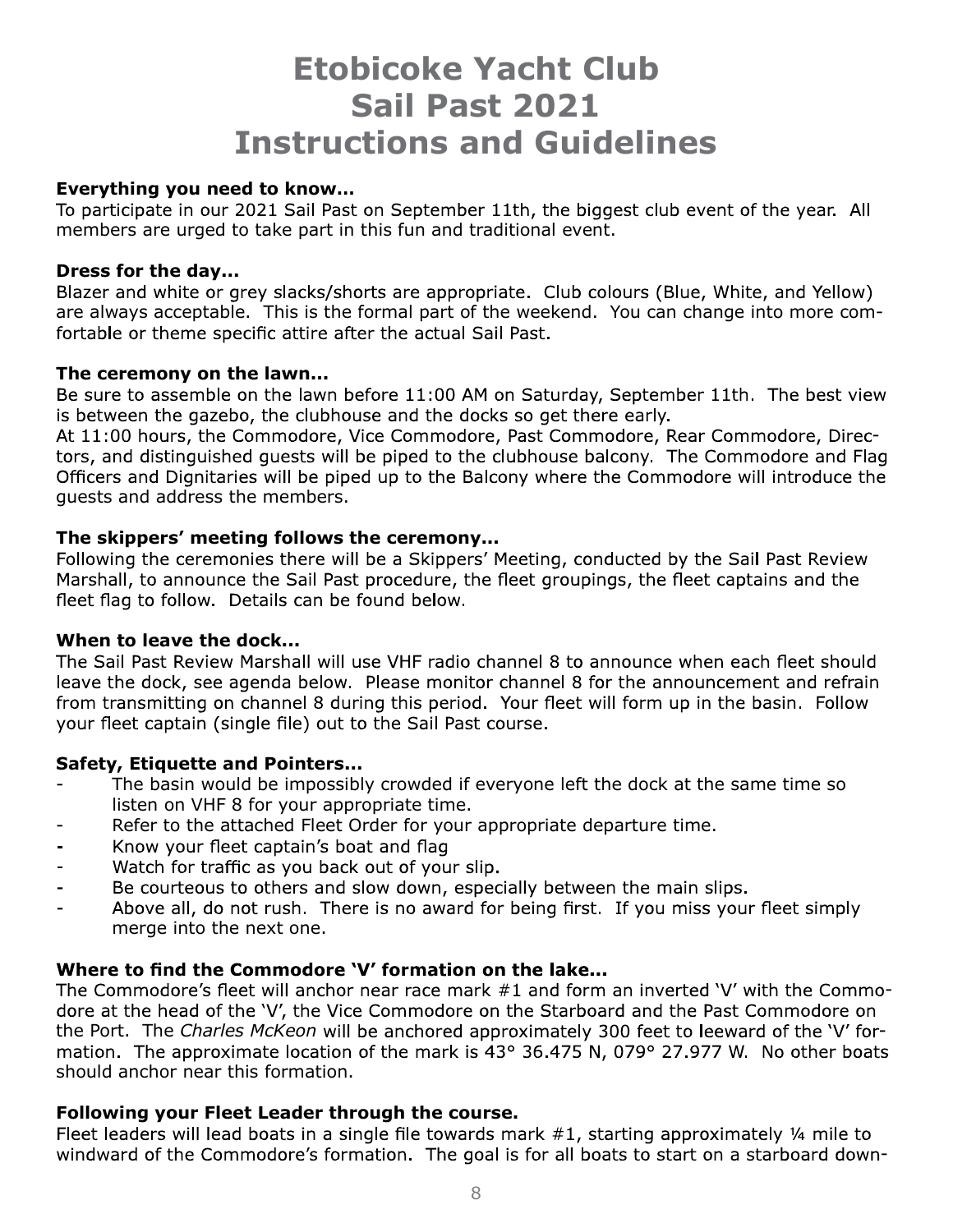wind leg and then easily harden up to a Starboard beam reach to pass between the Commodore's formation and the Charles McKeon.

Maintain a continuous single line of boats with a safe distance between the boats, approximately 3 - 4 boat lengths and at an approximate speed of 3 knots. For sailboats it is appropriate to motor sail in light wind or to power without sail if required to maintain the speed and distance. This provides the Commodore adequate time to return a salute to you and your crew. There is no prize for barging or rushing so maintain proper speed and distance. Please avoid making unnecessary wake.

#### Flag Etiquette...

The display and location of flags has considerable importance and shows respect for the meaning of each flag. Flags and pennants tell a story to those who observe them, so a code of conduct or etiquette has been developed over the years to determine how flags and pennants should be properly flown. Order of Importance, sometimes referred to as the "Points of Honor":

- 1. the gaff, if the vessel is equipped with one
- 2. the flagstaff at the stern
- 3. the bow staff
- 4. the starboard halyard just below the spreader
- 5. the mast head
- 6. the port halyard just below the spreader

The highest point of honor is always reserved for the national flag. Since none of our boats have a gaff rig, that means that the Canadian Flag is flown from a flag staff at the stern. If your boat doesn't have a flag staff you may fly the Canadian Flag from your back stay, but no higher than 2/3 of the way up. If you boat does not have a back stay you may fly the Canadian Flag from the leech of the main sail but again no higher than 2/3 of the way up.

No other flag is to be flown from the back portion of the boat. A Club Burgee is to be flown from a staff at the Mast Head or from the Starboard spreader, or on Power Boats from a staff at the bow. Any other flags or Burgees are to be displayed from the Port spreader or if you do not have a halyard on the port side, it is to be flown under the Club Burgee on the Starboard side.

No other flags, signal, house, special flags should be displayed while on the water for Sail Past, the time for these is once you are back at your dock.

#### How to salute the Commodore...

It is customary to salute the Commodore by dipping the Canadian flag and/or luffing your jib. Crew and guests should stand in the cockpit or on the foredeck facing the Commodore. Once you have cleared the 'V' formation sail well away from the formation so the rest of the boats can safely complete their salute. Do not sail back through the formation, this only causes confusion for the balance of the boats lining up for the salute.

#### Dressing the boat...

Dress your boat after returning to your dock. This is a great time to hoist your boat decorations and to show off those special flags, burgees and trophies. Weather permitting, the Commodore will tour each set of docks via the water and you will have an opportunity to cheer the Commodore in an informal matter.

Your patience, cooperation, and imagination will insure a successful, fun and memorable Sail Past. If you have any questions, please contact the Review Marshall.

(continued on next page)